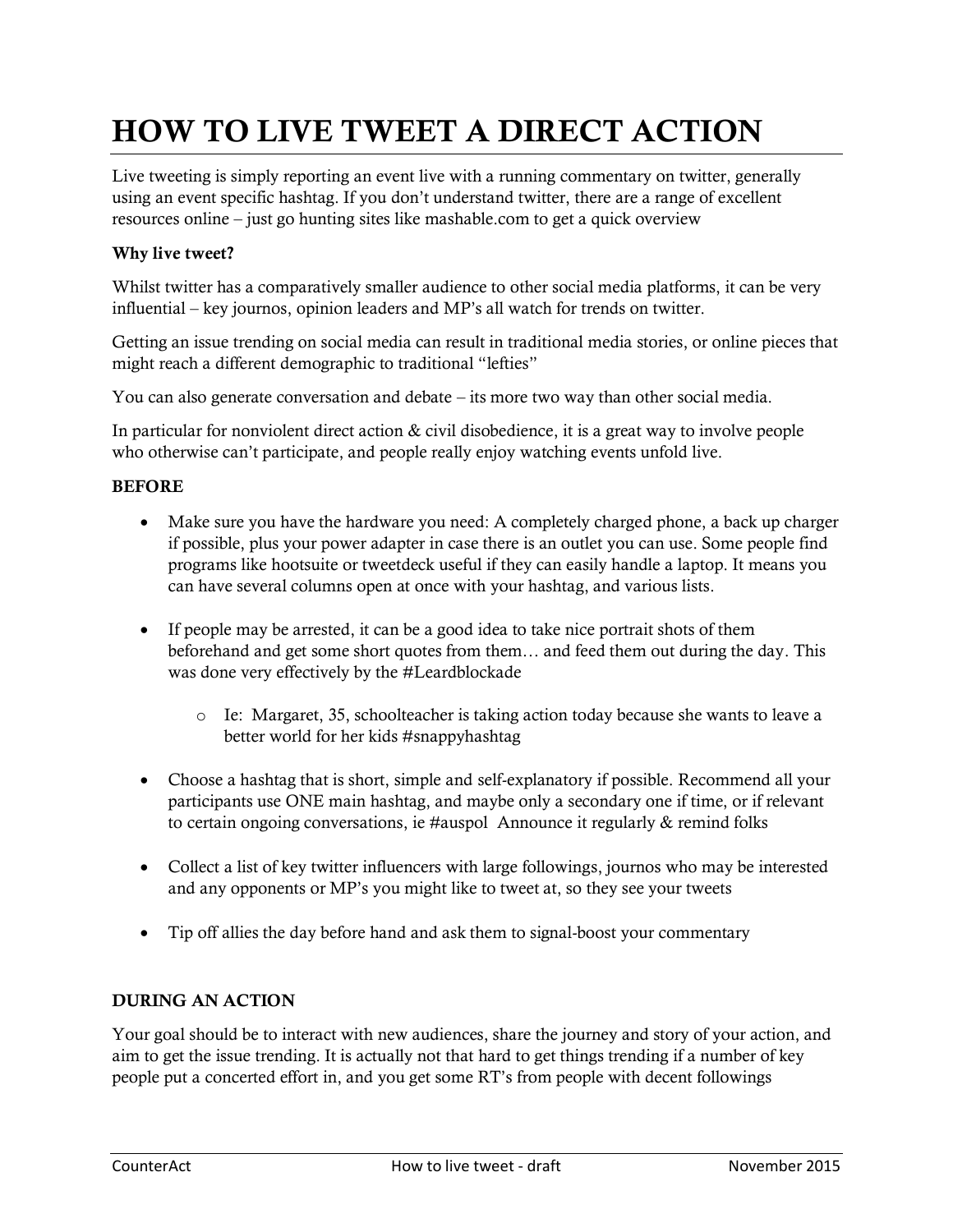• Get on the front foot to make sure your hashtag is used Think of some other terms that people might use to describe your action and search for them, if people are commenting not using the hashtag, Quote/RT their tweet and let them know the hashtag

I've heard mixed perspectives on tweeting at media… some people say you shouldn't do it, others say it is useful. I personally reckon it's worthwhile for journos that might have an interest in the area

 $EG<sup>+</sup>$ 

Hey @Bencubby have you seen the action occupying @GreghuntMP office? High res pics here: flickr.com/hellyeah & release here: [www.bit.ly](http://www.bit.ly/)

Young people standing up for their right to a safe climate future @TripleJHack available for interview @774melbourne @ABCenvironment

#### **Feed the beast.**

A couple of tweets does not cut it. Content, content, content!

Pictures and updates are really important. It is happening more regularly that tweets are being featured in other pieces of media, or online forums like Buzzfeed and Junkee. They can feed into



other forms of media, and the pictures are often now lifted and put into different articles, so make them good.

Tell a story with your picture… try and get context in the photo… a sign or logo in the background that tells the audience where you are, a placard that states your message, etc. Crop photos so they don't show up random crap and look neat. Pics of piles of bags, food and water bottles aren't compelling. A well framed pic of committed people, that shows where you are, and why you are there is. It is ok to have a sense of humour but establish some credibility first.

Look like you are taking the action seriously. Pictures of people lolling around after being there for just 1-2 hours don't do

this.